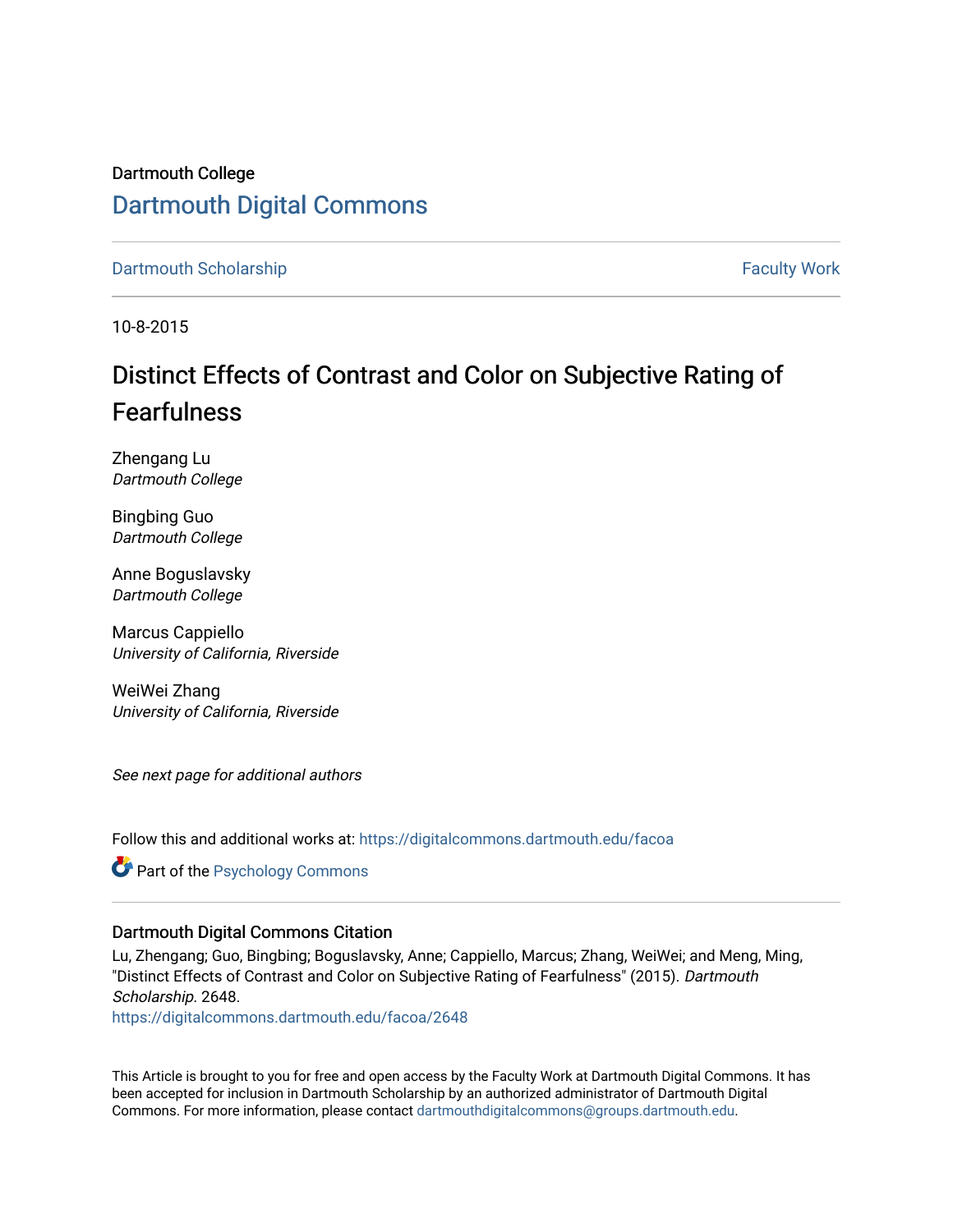# Authors

Zhengang Lu, Bingbing Guo, Anne Boguslavsky, Marcus Cappiello, WeiWei Zhang, and Ming Meng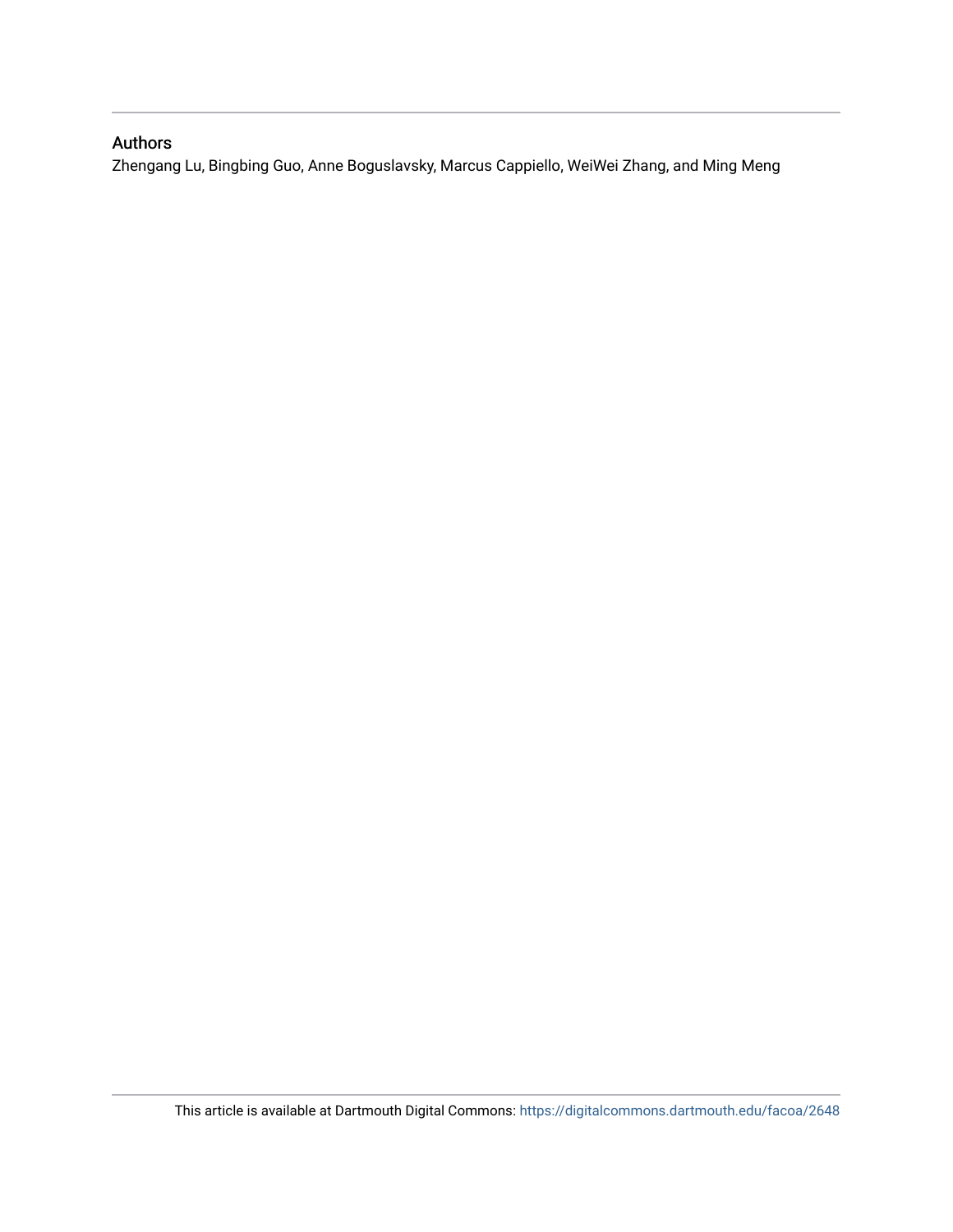



# [Distinct effects of contrast and color](http://journal.frontiersin.org/article/10.3389/fpsyg.2015.01521/abstract) on subjective rating of fearfulness

*[Zhengang Lu1](http://loop.frontiersin.org/people/213724/overview), [Bingbing Guo1](http://loop.frontiersin.org/people/279139/overview), Anne Boguslavsky1, Marcus Cappiello2, [Weiwei Zhang2](http://loop.frontiersin.org/people/137956/overview) and [Ming Meng1](http://loop.frontiersin.org/people/11478/overview)\**

*<sup>1</sup> Department of Psychological and Brain Sciences, Dartmouth College, Hanover, NH, USA, <sup>2</sup> Department of Psychology, University of California, Riverside, Riverside, CA, USA*

Natural scenes provide important affective cues for observers to avoid danger. From an adaptationist perspective, such cues affect the behavior of the observer and shape the evolution of the observer's response. It is evolutionarily significant for individuals to extract affective information from the environment as quickly and as efficiently as possible. However, the nearly endless variations in physical appearance of natural scenes present a fundamental challenge for perceiving significant visual information. How image-level properties, such as contrast and color, influence the extraction of affective information leading to subjective emotional perception is unclear. On the one hand, studies have shown that visual perception and emotional perception seem to interact with each other at the earliest stages in cortical processing. On the other hand, it is important for high-level subjective ratings to be invariant to low-level visual properties. Using a psychophysical approach and signal detection theory (SDT), we tested how contrast and color influenced fearfulness ratings of a set of natural scene pictures that varied in contents and in levels of fearfulness. Image contrast influenced perceptual sensitivity but not the decision criterion of fearfulness rating, whereas color affected the decision criterion but not perceptual sensitivity. These results show that different low-level visual features contribute independently to sensitivity or decision criterion in affective perception, suggesting distinct interactions between visual cognition and affective processing. Specifically, our naturalistic approach using a novel stimulus set, combined with SDT, has demonstrated two dissociable types of cognitive mechanisms underlying how image-level properties leverage the extraction of affective information in natural vision.

#### Keywords: contrast, color, emotion, signal detection theory, psychophysics

# Introduction

Affective information in a natural scene mediates transactions in the environment that either promotes or threatens survival [\(Lang et al.](#page-9-0), [1997](#page-9-0)); for example, by rendering fight-or-flight responses [\(Whalen et al., 1998](#page-9-1); [Phan et al., 2002](#page-9-2); [Adolphs](#page-8-0), [2013](#page-8-0)). According to the theory of biological communication, such affective cues influence the behavior of the observer and shape the evolution of the observer's response [\(Scott-Phillips, 2008](#page-9-3)). It is therefore pivotal for individuals to extract affective information from the environment as fast and efficiently as possible. Many aspects of a natural scene may provide diagnostic cues to inform a dangerous situation. Contrast patterns could be highly characteristic of a poisonous spider (e.g., stripes on its back); a visually

#### **OPEN ACCESS**

#### *Edited by:*

*Mariska Esther Kret, University of Amsterdam, Netherlands*

### *Reviewed by:*

*Rachael Elizabeth Jack, University of Glasgow, UK Gideon Paul Caplovitz, University of Nevada, Reno, USA Zhe Qu, Sun Yat-sen University, China*

*\*Correspondence:*

*Ming Meng, Department of Psychological and Brain Sciences, Dartmouth College, Hanover, NH 03755, USA ming.meng@dartmouth.edu*

#### *Specialty section:*

*This article was submitted to Cognition, a section of the journal Frontiers in Psychology*

*Received: 18 March 2015 Accepted: 22 September 2015 Published: 08 October 2015*

#### *Citation:*

*Lu Z, Guo B, Boguslavsky A, Cappiello M, Zhang W and Meng M (2015) Distinct effects of contrast and color on subjective rating of fearfulness. Front. Psychol. 6:1521. doi: [10.3389/fpsyg.2015.01521](http://dx.doi.org/10.3389/fpsyg.2015.01521)*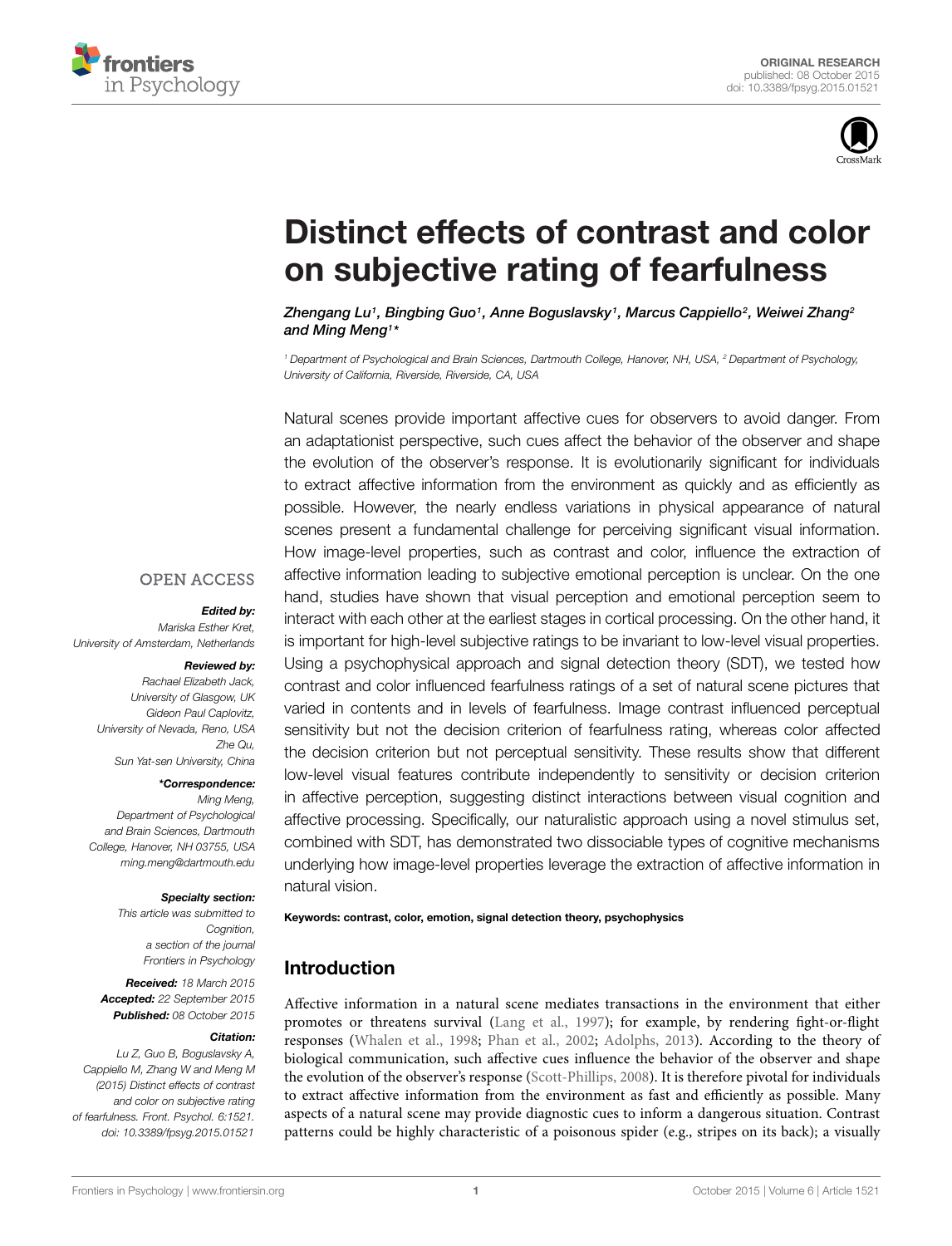salient color (e.g., red) could be highly predictive of a violent scene (e.g., a bloody murder). The evolutionary forces (to survive) acted on the signaler (spider) to give a particular type of signal (stripes means poisonous), and also acted on the receiver to respond to that signal (to avoid being poisoned). Such "strategic design" influenced the evolution of biological communication [\(Guilford and Dawkins](#page-9-4), [1991\)](#page-9-4). However, it is also of interest how image-level properties of a scene would modulate our subjective evaluation of affective information extracted from diagnostic cues. For instance, would a poisonous spider with stripes on its back be evaluated as scarier in a bright-lit condition than a dim-lit condition? Dangerous stimuli (e.g., a spider or a snake) may have large variations in physical appearances under various viewing conditions. One possibility is that early perceptual processing may rely heavily on low-level visual properties to make an early judgment about the valence of a stimulus (affective prediction hypothesis; [Barrett and Bar](#page-8-1), [2009](#page-8-1)). Alternatively, affective representation may not rely on visual analyses of any particular dimension of the image-level properties as long as these properties, such as luminance, contrast, and spatial resolution, are above certain detection thresholds for serving as diagnostic cues.

Correspondingly, the literature on this issue shows mixed findings. On the one hand, visual perception and emotional perception seem to interact with each other at early stages in vision [\(Lebrecht et al., 2012](#page-9-5)) in that low-level visual features directly impact affective judgment. Several studies have investigated the relation between spatial frequencies and emotions using a variety of methods, stimuli, and rationales [\(De Cesarei and Codispoti](#page-9-6), [2013\)](#page-9-6). When comparing low-pass filtered images to intact images, low-pass filtered images were rated less arousing and less pleasing [\(De Cesarei and Codispoti](#page-9-7), [2008](#page-9-7)). Moreover, when pictures were blurred at different degree (intact, intermediate blurring, maximum blurring), a reduced modulation of skin conductance was found corresponding to the degree of blurring, suggesting that emotional reactions might be mod[ulated](#page-9-8) [by](#page-9-8) [image-level](#page-9-8) [visual](#page-9-8) [properties](#page-9-8) [\(](#page-9-8)De Cesarei and Codispoti, [2010\)](#page-9-8). Support for the use of color in valence judgment has also been found, where positive images elicited larger P300 amplitude than negative or neutral images only for color pictures and not gray-scale pictures [\(Cano et al.](#page-8-2), [2009](#page-8-2)).

On the other hand, it seems important for high-level subjective ratings to remain robust to variance in low-level visual features [such as position, scale, pose, and illumination \(](#page-9-9)DiCarlo and Cox, [2007](#page-9-9)). Consistent with this functional necessity of surface-feature invariance for emotional perception, some research demonstrated that image-level properties of affective pictures, such as picture size, spatial frequency, brightness and complexity, did not change affective responses measured by event-related p[otentials \(ERPs\)](#page-8-3) [\(Junghofer et al., 2001](#page-9-10)[;](#page-8-3) De Cesarei and Codispoti, [2006,](#page-8-3) [2011a](#page-9-11)[,b](#page-9-12)). In addition, removing color information shows no influence on the valence modulation of the late positive potentials (LPPs), which are larger for pleasant and unpleasant pictures than neutral pictures, implying that the processing of emotional contents does not critically rely on color information [\(Codispoti et al., 2012](#page-8-4); see also [Junghofer et al.](#page-9-10),

[2001;](#page-9-10) [Weymar et al., 2009](#page-9-13) for different paradigms with similar results). The conflicting results of these studies might be partially driven by various measurements of emotional responses used in the experiments. However, different components of emotional responses, as reflected by different measurements, might also be modulated by different low-level visual properties. For example, spatial frequency could modulate both subjective ratings and skin conductance [\(De Cesarei and Codispoti](#page-9-7), [2008](#page-9-7), [2010](#page-9-8)); but picture size, spatial frequency and color did not modulate ERP resp[onses](#page-8-4) [\(De Cesarei and Codispoti](#page-8-3)[,](#page-8-4) [2006](#page-8-3)[,](#page-8-4) [2011a](#page-9-11)[,b](#page-9-12)[;](#page-8-4) Codispoti et al., [2012\)](#page-8-4).

We argue that the conflicting results of previous studies could be reconciled by examining how image-level properties of stimuli would affect different aspects of the perception of emotional information. First, to simplify the investigation, we focused on the perception of fearful stimuli, because fear is a basic emotion and crucial survival mechanism that has been studied extensively (e.g., [Bradley et al., 2001](#page-8-5); [Cardinal et al.](#page-8-6), [2002\)](#page-8-6), although we believe that the same approach could be used to test other dimensions of affective perception. Second, to examine different aspects of perceiving fearful stimuli, signal detection theory (SDT) will be applied to the data analysis. It has been well established that SDT can be used to estimate the two different aspects of perception: sensitivity and decision criterion [\(Green and Swets](#page-9-14), [1966](#page-9-14)). According to SDT, perceptual decisions are based on the strength of a perceptual signal in relation to a decision criterion, which is a continuous process of information accumulation [\(Wixted, 2007](#page-9-15)). Methodological approaches that apply SDT have therefore been used to examine subjective experiences of perception, such as pain assessment [\(Naliboff et al.](#page-9-16), [1981](#page-9-16); [Classen, 1984;](#page-8-7) [Kirwilliam and Derbyshire,](#page-9-17) [2008\)](#page-9-17), distinctions between one's own correct and incorrect decisions [\(Galvin et al., 2003\)](#page-9-18), subjective confidence ratings of the co[rrectness of a discrimination response \(](#page-10-0)Zehetleitner and Rausch, [2013\)](#page-10-0), subjective confidence in reporting the absence of a stimulus [\(Kanai et al.](#page-9-19), [2010](#page-9-19)), subjective assessment of the quality of the percept [\(He et al.](#page-9-20), [2009](#page-9-20)), and subjective awareness of fearful faces [\(Szczepanowski and Pessoa](#page-9-21), [2007](#page-9-21)), in addition to the events defined independently of the observer. To the best of our knowledge, however, no one has previously taken a SDT approach to investigate how low-level visual properties may modulate affective ratings.

In order to apply SDT to tease apart different aspects of subjective rating of fearfulness (i.e., true perceptual effects in fearful rating resulting from visual properties), images with a wide range of levels of fearfulness are needed. International Affective Picture System (IAPS) is a very useful standardized collection of color photographs of objects and scenes across a wide range of categories [\(Lang et al., 2008](#page-9-22)). Typically, studies that tried to investigate relationships between visual processing and emotion often selected pleasant, neutral or unpl[easant](#page-8-8) [subsamples](#page-8-8) [from](#page-8-8) [this](#page-8-8) [image](#page-8-8) [database](#page-8-8) [\(e.g.,](#page-8-8) Bradley et al., [2007](#page-8-8)). However, subsampling the fearful stimuli from this database contains only extreme fearful images, which are rarely seen in a naturalistic environment, but contains no images with intermediate levels of fearfulness between unpleasant and neutral, which only allows measurements of one extreme level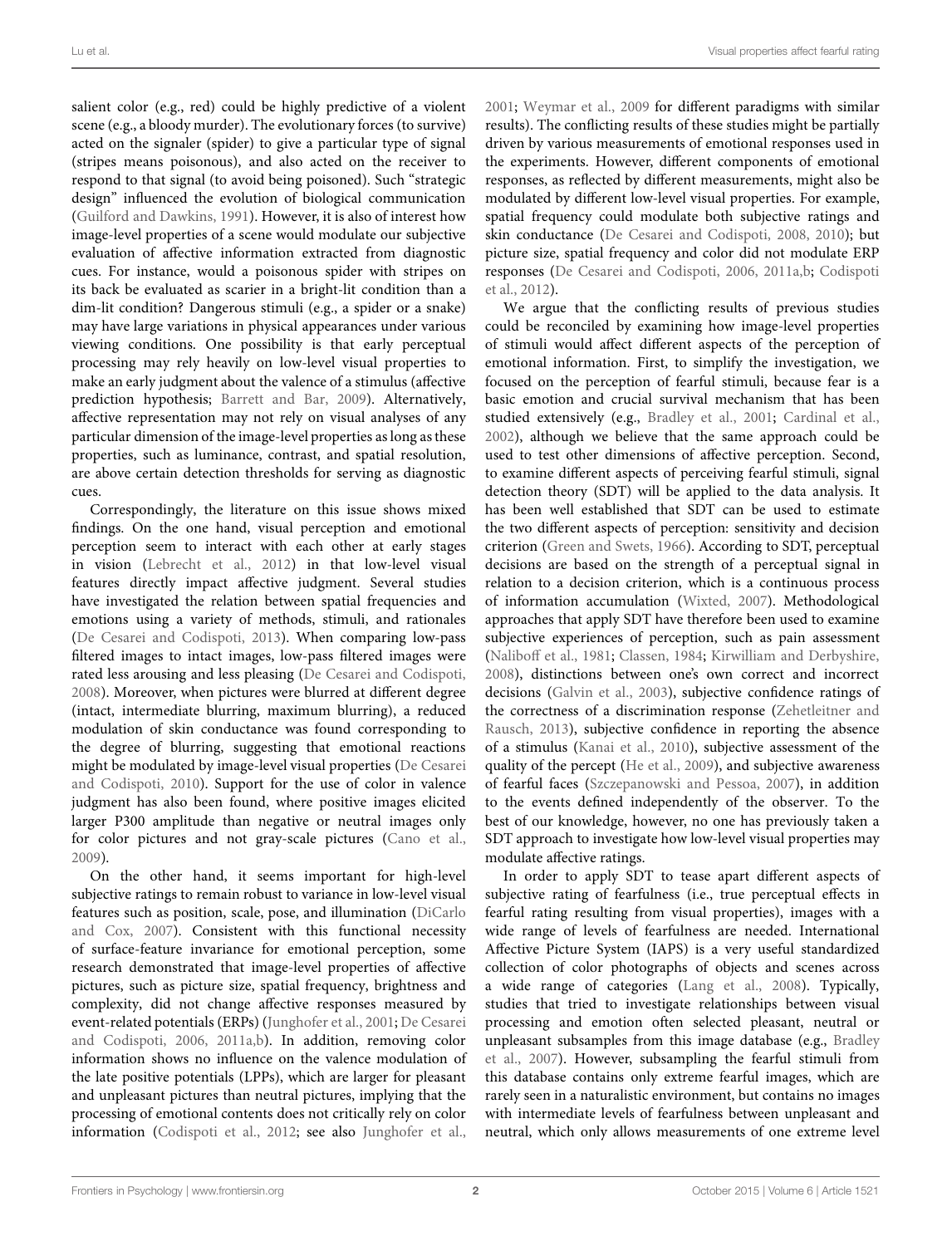of fearful ratings that cannot be used for SDT analyses. In the present study, we compiled a new stimulus set that contains images resembling what everyone may see from a daily routine of life. Importantly, this set of stimuli contains not only the most fearful stimuli but also pictures widely varied in different fearful levels, which therefore provide the opportunity for applying SDT to disentangle how image-level properties may differently influence affective perception of scene pictures in a fine-grained manner.

Specifically, by taking the SDT approach, we examined effects of contrast and color on the subjective rating of fearfulness. It is known that information in different spatial frequency bands plays significantly different roles in recognizing fearful facial expressions [\(Vuilleumier et al.](#page-9-23), [2003](#page-9-23); [Pourtois et al., 2005;](#page-9-24) [Mermillod et al., 2009](#page-9-25), [2010a\)](#page-9-26). Given that contrast sensitivity is intrinsically modulated as a function of spatial frequencies [\(Wandell, 1995\)](#page-9-27), we can expect that visual contrast may affect the detection of emotion information (cf. [Pallett and Meng,](#page-9-28) [2013](#page-9-28)). Nonetheless, how contrast may affect the detection of emotion information in scene pictures has not been tested. Similarly, color plays a critical role at multiple levels of visual processing [\(Gegenfurtner and Rieger](#page-9-29), [2000](#page-9-29); [Tanaka et al.](#page-9-30), [2001](#page-9-30)). Color can facilitate object recognition regardless of the diagnostic value of color for the identification of the object [\(Wurm et al.,](#page-9-31) [2004](#page-9-31)). However, how color information might affect subjective evaluations of fearfulness in natural scene pictures is still unclear.

# Materials and Methods

#### **Participants**

Participants were 109 students from Dartmouth College. Among them, 56 students (mean age  $= 19$  years, 43 females, 29 Caucasians) participated in experiment 1 to test the effect of contrast. The other 53 students (mean age  $= 19$  years, 34 females, 32 Caucasians) participated in experiment 2 to test the effect of color. The sample size was comparable with that of similar previous studies (e.g., [De Cesarei and Codispoti, 2008;](#page-9-7) [Nummenmaa et al., 2010;](#page-9-32) [Pilarczyk and Kuniecki](#page-9-33), [2014\)](#page-9-33). The participants for both experiments were representative in the same manner of the psychology major undergraduate population at Dartmouth College with respects to age, gender and ethnicity. All participants had reported normal color vision and normal or corrected to normal visual acuity. They were not informed the purpose of the experiments in advance. They had not participated in any experiments using the same set of stimuli. Participants received course credit. All gave informed consent. This research was approved by the Committee for the Protection of Human Subjects at Dartmouth College and conducted in accordance with the 1964 Declaration of Helsinki.

#### **Materials**

One Hundred and fifty-seven colorful pictures devoid of human faces were collected from the Internet, which displayed a wide range of content and fearful levels, from animals, human body parts, objects (knives, weapons), acrophobia scenes, landscapes of cities and streets, dark lit natural scenes to burning buildings, cars and forests. First, all images with original color were converted to gray scale by eliminating the hue and saturation information while retaining the luminance information. The color and gray scale images were used as stimuli in the color experiment. Next, based on the gray scale images, two more versions were generated with either a higher level of contrast (mean luminance  $= 126$ , on the scale from  $0 =$  black to 255 = white; Root Mean Square (RMS) contrast  $= 84$ ) or a lower level of contrast (mean luminance  $= 126$ , RMS contrast  $= 10$ ) than the original gray scale images, and were used in the contrast experiment. The image processing was performed using MATLAB and SHINE toolbox [\(Willenbockel et al.](#page-9-34), [2010\)](#page-9-34). The size of stimuli is  $400 \times 400$  pixels for all of the color, gray scale, high contrast, and low contrast images.

In order to obtain a consensual judgment for each of the 157 images, an independent group of 43 participants (mean age  $= 19$  years, 32 females, 23 Caucasians) were tested. This group of participants was recruited in the same manner as the main experiments, representative of the psychology major undergraduate population at Dartmouth College with respects to age, gender and ethnicity. A large version (600  $\times$  600 pixels) and a small version (200  $\times$  200 pixels) of the stimuli in gray scale were rated for fearfulness on a 7-point scale (1 = not scary at all,  $7 =$  extremely scary) with similar experimental procedures as the main experiments (detailed below). The ratings for each of the 157 images were averaged across large and small stimuli and then across participants as the consensual judgment for each image. Please see supplementary materials for the distribution of averaged ratings of the 157 images.

#### Procedure

A between-subject and within-subject mixed design was used to examine the effect of contrast or color on the judgment of fearfulness. In the contrast experiment, participants were randomly divided into two groups: (1) viewing high contrast images first and then low contrast images; (2) viewing low contrast images first and then high contrast images. Two blocks of stimuli were presented for each group with the same lowlevel feature (e.g., high-contrast or low-contrast) within each block. In the color experiment, stimuli were presented in a color images block and a gray images block. In all other respects, the two experiments were designed in the same manner.

Using MATLAB with Psychtoolbox [\(Brainard](#page-8-9), [1997;](#page-8-9) [Pelli,](#page-9-35) [1997](#page-9-35); [Kleiner et al.](#page-9-36), [2007](#page-9-36)), images were presented on a gray background at the center of a 21-inch Dell P1130 CRT monitor with a refresh rate of 85 Hz at a viewing distance of about 65 cm. Each image had 32bit color depth and spatial resolution of  $1280 \times 1024$  pixels. For a typical block, participants were first familiarized with the stimuli by passively viewing all of the stimuli for 1 s each without any inter-stimulus interval. A red fixation cross was always presented in the center of the screen. They were then shown the images one at a time, and were asked to rate the fearfulness of the image on a scale from 1 to 7 ( $1 = not$ ) scary at all,  $7 =$  extremely scary). Each image was presented once in each block and remained on screen until a rating was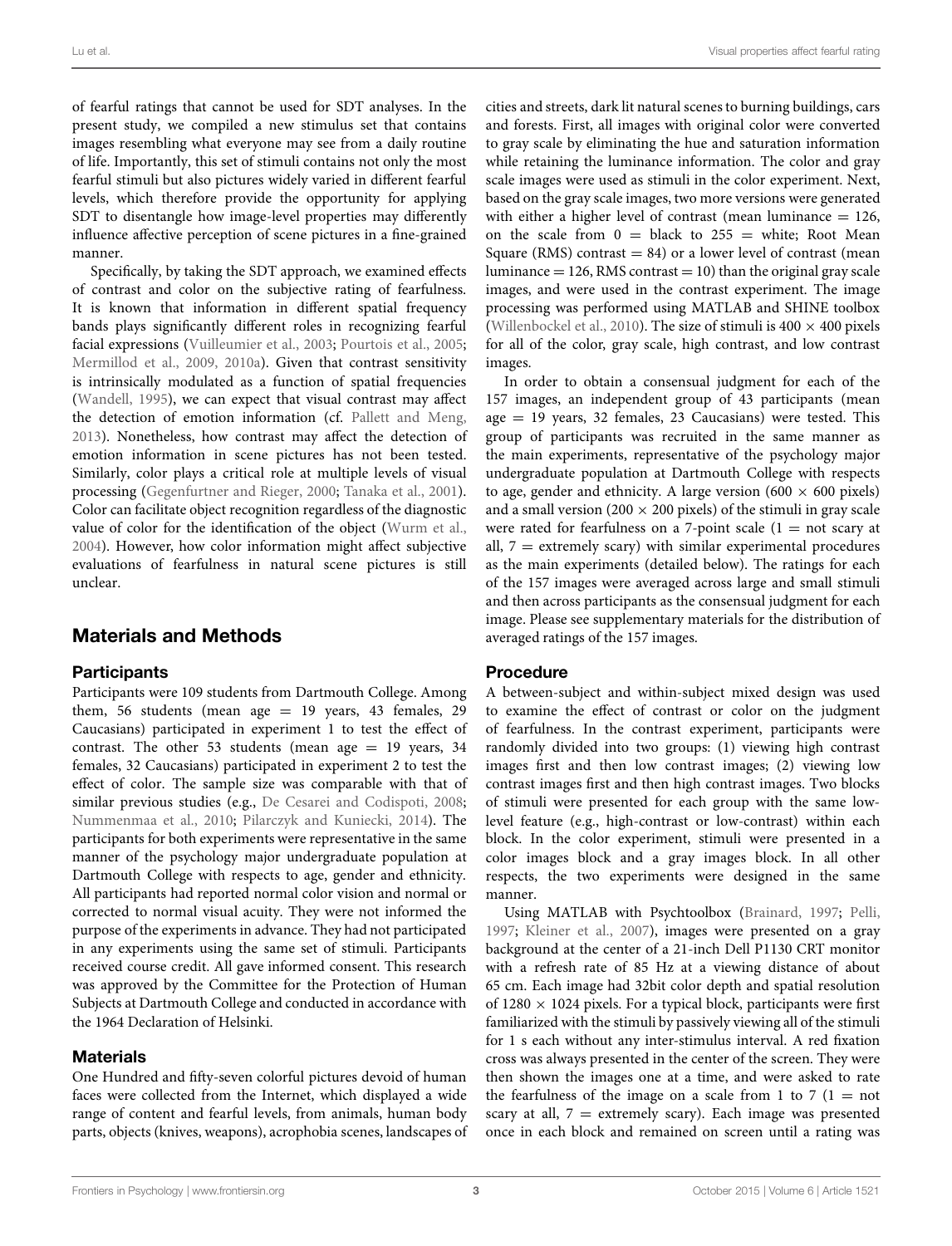made. There was a 700 ms inter-trial interval. The order of presentation of the images was random and was different for each participant.

#### Data Analysis

We conducted conventional ANOVA for all the rating data collected in experiments 1 and 2, except that 3 trials from 1 subject in experiment 2 were excluded because of mistaken keyboard presses. Based on the consensual judgment (averaged rating) in the independent rating experiment, the 157 images were divided into 5 fearful levels with nearly matching number for each level: Level 1 included 32 images (range of mean ratings [1.38, 2.19]); level 2 included 31 images ([2.19, 2.74]); level 3 included 32 images ([2.74, 3.38]); level 4 included 32 images ([3.38, 4.08]); level 5 included 30 images ([4.08, 5.34]). In total, there were 20 conditions (5 fearful levels  $\times$  2 levels of image feature  $\times$  2 presentation orders) in each data set. Three-way  $(5 \times 2 \times 2)$  mixed design ANOVA was then used for analyzing the effects of fearfulness level (5 levels: 1–5) and contrast or color (two levels: low/high contrast or color/gray) as withinsubject factors, and presentation order [two levels: first present low contrast (or color) and then high contrast (or gray) vs. first present high contrast (or gray) and then low contrast (or color)] as a between-subject factor. Effect size indicator,  $\eta^2$  (generalized eta squared) was computed to further evaluate these effects on the subjective fearful ratings.

For the SDT based analysis, a median (3.05) was first computed using the consensual judgment (averaged rating) data of all the stimuli obtained in the independent rating experiment. Second, consensual judgment data were split using the median to fearful and non-fearful stimuli. For every fearful stimulus (signal), each rating in the color and contrast experiment was classified as either a hit, if it was higher than its consensual judgment, or a miss, if it was lower than its consensual judgment; similarly, for every non-fearful stimulus (noise), each rating in the color and contrast experiment was classified as either a false alarm, if it was higher than its consensual judgment, or a correct rejection, if it was lower than its consensual judgment. Using these hit and false alarm rates, an overall decision criterion (c) were computed for each condition and each observer.

Receiver operating characteristics (ROCs) were then constructed for the contrast and color experiment separately, by plotting p(hit) and p(FA) across variations in response criterion or confidence on the *y*-axis and *x*-axis, respectively. The p(hit) is the proportion of rating responses greater than a given criterion for fearful stimuli (signal); and the p(FA) is the proportion of rating responses greater than the criterion for non-fearful stimuli (noise). For example, the first (leftmost) data point represents the proportion of rating responses of 7 for fearful and non-fearful stimuli on the *y*-axis and the *x*-axis, respectively, which were accustomed hit and false alarm rates using the most conservative decision criterion (i.e., only ratings of 7 for fearful stimuli were counted as hits). The next data point on ROCs represents accustomed accumulative hit and false alarm rates for pictures eliciting fearfulness rating of 7 and 6, using a less conservative decision criterion (i.e., ratings of 6 and

higher were counted as hits). Keep relaxing decisional criteria will eventually lead to 100% of accumulative hit and false alarm rates for pictures eliciting fearfulness rating from 1 to 7, which by convention is not plotted. Overall six data points on ROCs were plotted to represent the accumulative  $p(hit)$  and  $p(FA)$  for the 7-point rating scale by adjusting decisional criterion. The ROCs were then fit with equal-variance Signal Detection theory (EVSD) [\(Macmillan and Creelman](#page-9-37), [1991](#page-9-37)) using a maximum likelihood estimation procedure [\(Myung](#page-9-38), [2003](#page-9-38)). This procedure yielded one parameter, discriminability measured as d', for each condition and each observer. Overall, the EVSD model provides a good fit for the data, accounting for more than 95% of variance on average.

# Results

In the contrast experiment, significant main effects of fearful level and contrast were found  $[F(4,216) = 194.61, p < 0.001,$  $\eta^2 = 0.44$ ;  $F(1,54) = 12.01$ ,  $p < 0.01$ ,  $\eta^2 = 0.01$ , respectively. The interaction between presentation order (rating block) and contrast  $[F(1,54) = 7.01, p = 0.01, \eta^2 = 0.01]$ , as well as the interaction between fearful level and contrast  $[F(4,216) = 8.00,$  $p \sim 0.001$ ,  $\eta^2 = 0.003$ ] were also significant. Moreover, a significant three-way interaction was found  $[F(4,216) = 4.98,$  $p \approx 0.01$ ,  $\eta^2 = 0.002$ , which suggests that the presentation order may modulate the effect of contrast differently at various levels of fearfulness. In the color experiment, the main effects of fearful level and color/gray were found to be significant  $[F(4,204) = 204.06, p < 0.001, \eta^2 = 0.43; F(1,51) = 8.77, p < 0.01,$  $\eta^2$  = 0.006, respectively]. None of the two-way interactions was significant (all *F*s *<* 2.34, all *p*s *>* 0.05). The three-way interaction was not significant either  $[F(4,204) = 1.63, p = 0.17,$  $\eta^2$  = 0.0001]. According to our signal detection hypothesis, differentiating fearful levels of the stimuli would be different for the second time viewing of the stimuli, because memories of the previously viewing of the stimuli may be informative (i.e., providing additional signals) for observers to rate the stimuli. While the discrepancy of three-way interactions between the two experiments is consistent with possible different perceptual effects of color and contrast, it might also be caused by different memory effects or a combination of perception and memory, which exceeds the scope of the present paper. To avoid any possible confounding effects due to non-perceptual factors, we focus on between-subject comparisons for data collected in the first block of each experiment (**[Figure 1](#page-6-0)**).

As shown by **[Figure 1A](#page-6-0)**, in the contrast experiment, a twoway ANOVA for the first rating block reveals that the main effect of fearful level was significant [*F*(4,216) = 194.93, *p <* 0.001,  $\eta^2$  = 0.47]. However, the main effect of contrast was not significant  $[F(1,54) = 1.22, p = 0.27, \eta^2 = 0.02]$ . The interaction between contrast and fearful level was not significant either  $[F(4,216) = 1.99, p = 0.10, \eta^2 = 0.009]$ . Pair-wise comparisons were then conducted to examine the contrast effect at different fearful levels. Significant effects of contrast on fearful ratings were found at levels 3, 4, and 5 (all *p*s *<* 0.01, Bonferroni corrected), whereas the effect of contrast was not significant at levels 1 and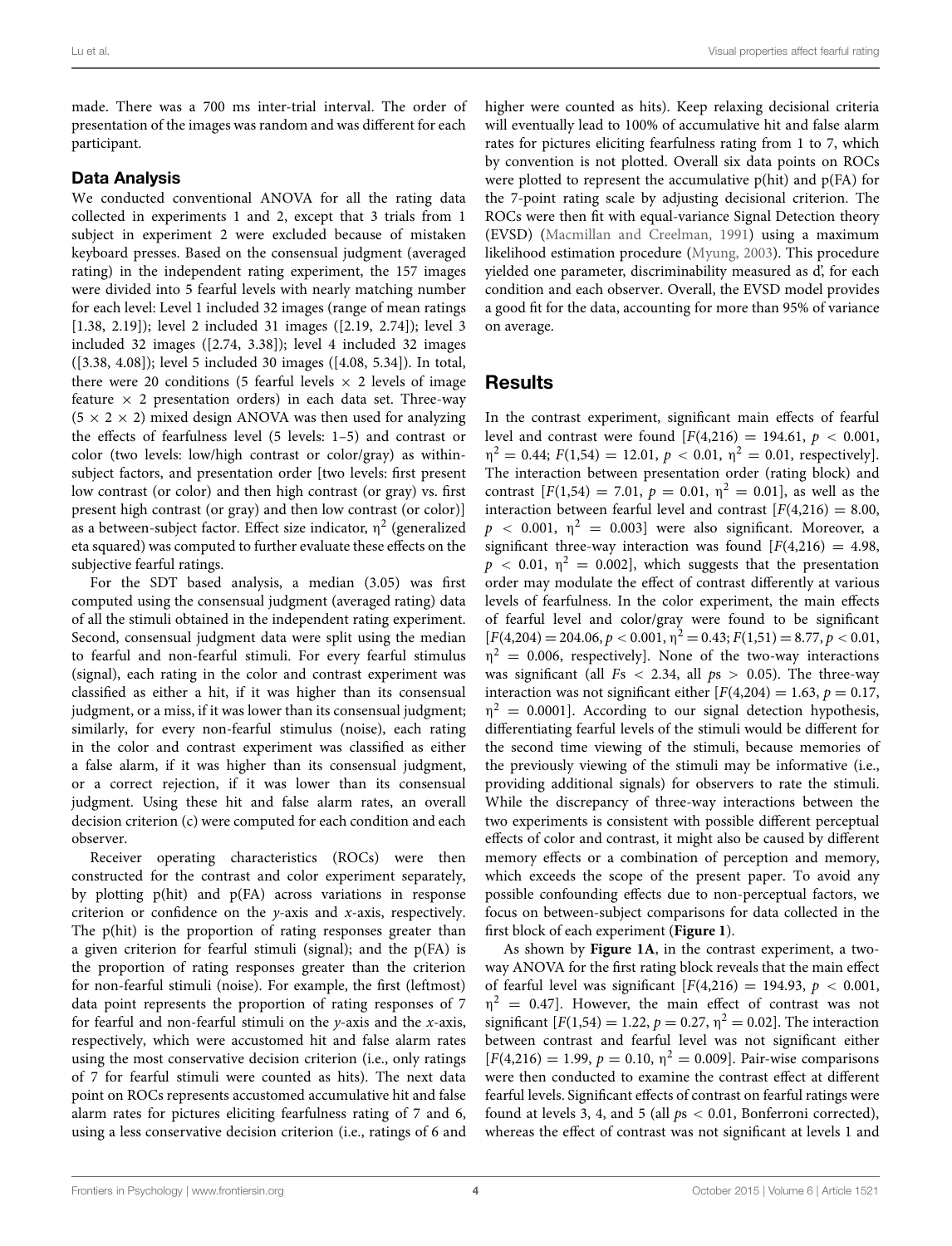

<span id="page-6-0"></span>2 (*p*<sup>s</sup> *<sup>&</sup>gt;* 0.4, Bonferroni corrected). As shown by **[Figure 1B](#page-6-0)**, in the color experiment, a two-way ANOVA for the first rating block reveals that the main effect of fearful level was significant  $[F(4,204) = 191.57, p < 0.001, \eta^2 = 0.45]$ . The main effect of color was also significant  $[F(1,51) = 5.26, p = 0.03, \eta^2 = 0.07]$ . The interaction between color and fearful level was not significant  $[F(4,204) = 1.07, p = 0.37, \eta^2 = 0.005]$ . Pair-wise comparisons were then conducted to examine the color effect at different fearful levels. The effects of color on fearful ratings were found to be significant at all five fearful levels (all *p*s *<* 0.01, Bonferroni corrected).

**[Figure 2](#page-7-0)** shows the results of the SDT analyses. The ROC curve for the low contrast condition fell below that of the high contrast condition (**[Figure 2C](#page-7-0)**), suggesting that overall discrimination of fearfulness was greater for the high contrast stimulus. This was confirmed as significantly higher d' for the high contrast stimuli compared to low contrast stimuli  $(t(54) = 1.874, p = 0.03, 95%$  confidence interval for the difference between means [0.01, 0.30], **[Figure 2A](#page-7-0)**). No significant difference was found in overall decision criterion,  $c (t(54) = 0.75$ , 95% confidence interval for the difference between means [-0.43, 0.20]). In sharp contrast, each data point on the ROCs showed a rightward shift for the color condition compared to corresponding data point for the gray condition (**[Figure 2D](#page-7-0)**). This was confirmed as significantly higher overall decision criterion, c, for the color stimuli compared to gray stimuli (*t*  $(51) = 2.31, p = 0.01, 95\%$  confidence interval for the difference between means [−0.68, <sup>−</sup>0.05], **[Figure 2B](#page-7-0)**). No significant difference was found in d'  $(t (51) = 0.22, 95\%$  confidence interval for the difference between means  $[-0.15, 0.19]$ .

# **Discussion**

The nearly endless variations of visual properties in natural scenes present a fundamental challenge for abstracting and perceiving coherent relevant information in the environment. To maintain representational constancy, object and scene perception should [be robust to variations in image-level properties \(](#page-9-9)DiCarlo and Cox, [2007;](#page-9-9) [Gilchrist, 2012](#page-9-39)). However, some of these variances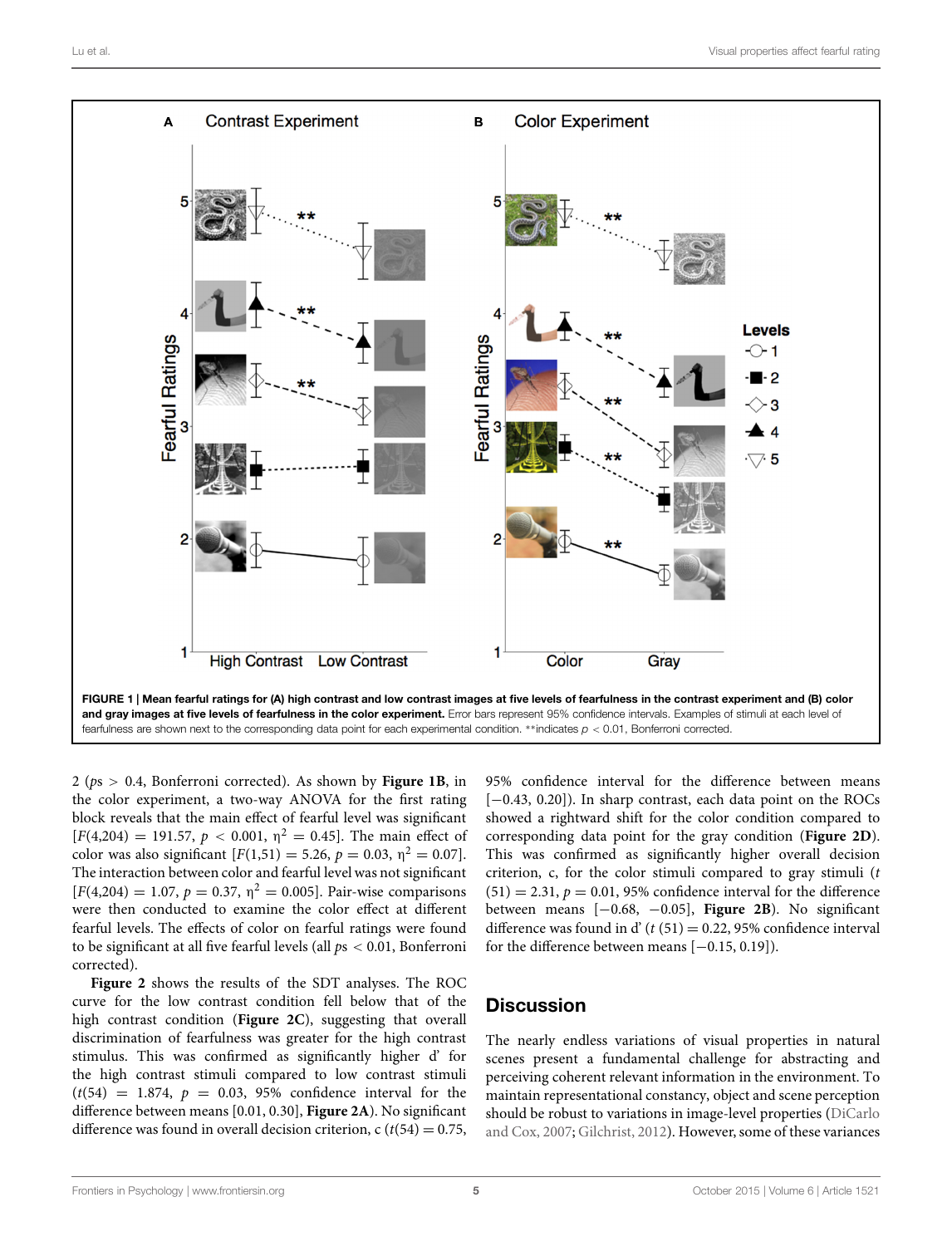

<span id="page-7-0"></span>in natural stimuli are pivotal for detecting emotional information. Our results indicate that both image contrast and color modulate subjective fearfulness ratings of scene pictures. This is consistent with previous studies suggesting that affective perception is not isolated from early visual processing of color, size, resolution, brig[htness, spatial frequency of the stimuli pictures \(](#page-9-23)Vuilleumier et al., [2003;](#page-9-23) [Pourtois et al.](#page-9-24), [2005](#page-9-24); [De Cesarei and Codispoti](#page-8-3), [2006](#page-8-3), [2008](#page-9-7), [2010;](#page-9-8) [Mermillod et al., 2010b](#page-9-40); [Codispoti et al.](#page-8-4), [2012](#page-8-4); [Lakens et al.](#page-9-41), [2013\)](#page-9-41). Yet why would image-level visual properties influence ratings of fearful scenes? The present results suggest that different mechanisms could support the effects of visual features on fear perception.

As suggested by our SDT analyses, contrast influences perceptual sensitivity but not decision criterion of rating fearfulness in the scene pictures. By contrast, color shifts the decision criterion without affecting perceptual sensitivity for rating fearfulness in natural scene pictures, suggesting that color information is less effective in modulating the sensitivity of

fearful perception than stimulus contrast. However, this does not necessarily mean that color is less effective in influencing subjective rating. In fact, the criterion effect of color increased overall fearfulness rating. Note that we would have not found these differences, had we only conducted conventional ANOVAs. Results of ANOVAs suggest that both contrast and color information affected fearful ratings. When rated for the first time, the effect of contrast was stronger for the images of medium to high levels of fearfulness (levels 3–5 in our study) than for the neutral (level 1) or nearly neutral images (level 2). When rated for the first time, the effect of color was highly significant at all levels of fearfulness. These results are consistent with what our SDT analyses revealed. However, without applying the SDT, it would have been difficult to understand how these different effects were caused by sensitivity or detection criterion differences.

Our findings also reconcile previously reported mixed results regarding the role of color on affective perception [\(Cano et al.](#page-8-2), [2009;](#page-8-2) [Codispoti et al.](#page-8-4), [2012](#page-8-4)). On the one hand, color does not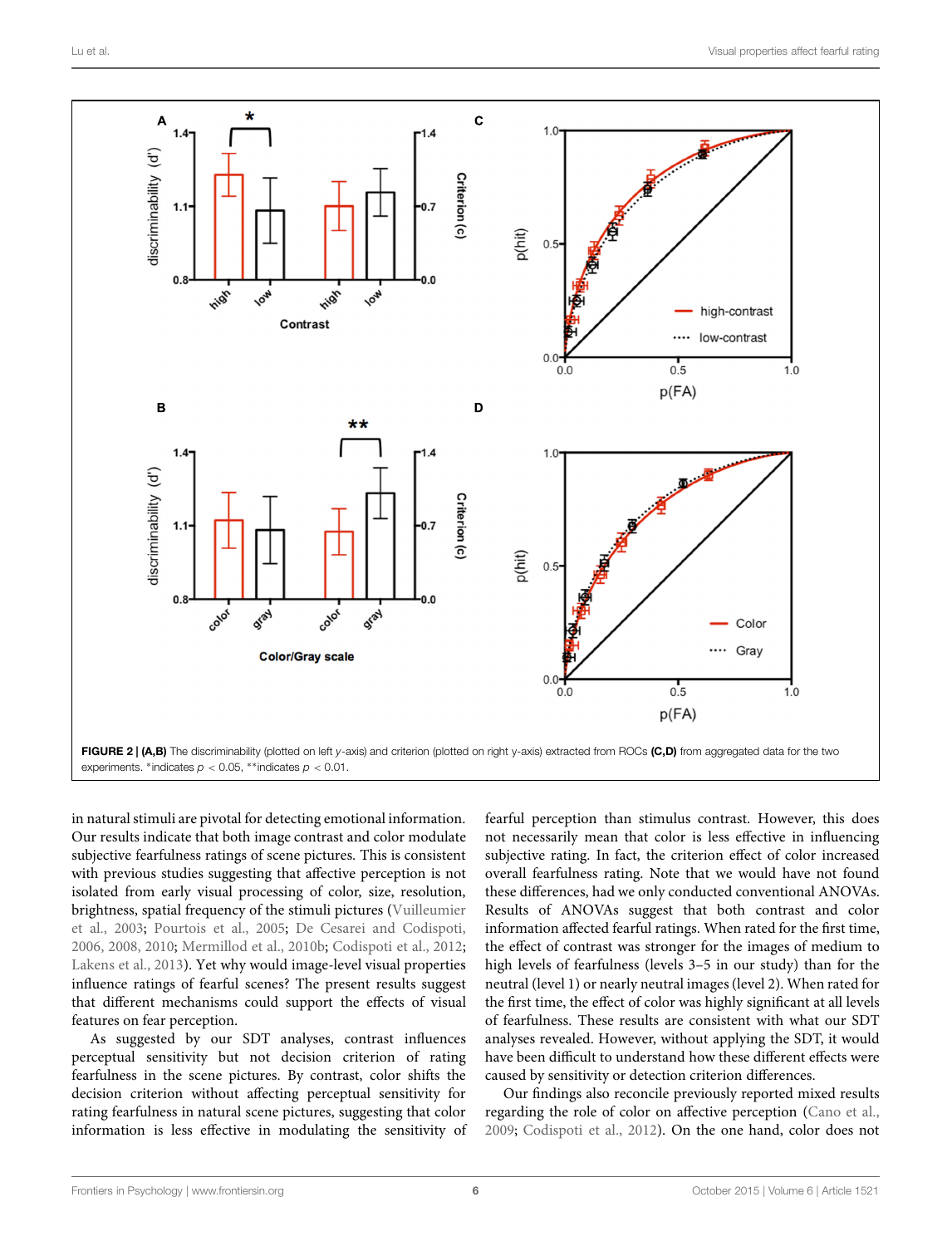improve the sensitivity of discriminating fearful and non-fearful stimuli, thus leading to little effect on the neural marker of valence modulated LPP [\(Codispoti et al.](#page-8-4), [2012](#page-8-4)). On the other hand, changes in decision criterion due to color can still be accompanied by changes in P300, which is an ERPs component elicited in the process of decision making [\(Cano et al.](#page-8-2), [2009](#page-8-2)). Note that the effect of color on decision criterion observed in the present study does not exclude possible modulations of perceptual sensitivity in discriminating emotional stimuli under extreme cases. For example, the presence of a red splash of blood in an image could lead to rapid detection of danger. When color is diagnostic of a scene category, it mediates express scene recognition [\(Oliva and Schyns, 2000\)](#page-9-42), e.g., red may signify blood. Therefore, in this case, color plays a diagnostic role in the operation of high-level vision: categorizing a scene into fearful or not fearful [\(Tanaka et al., 2001\)](#page-9-30). However, such effect of color for particular diagnostic contents of images may be negligible in the present study because a wide range of contents with large variance in the level of fearfulness, from animals, human body parts, weapons/objects to various scenes, including street and city which are not color-diagnostic [\(Oliva and Schyns, 2000\)](#page-9-42), were used. Therefore, the present results are more representative for interactions between emotional perception and visual perception in natural vision, regardless of the specific diagnostic value of color for scene recognition in any given stimulus.

The dissociable effects of image color and contrast on fearfulness rating may arise from interactions between perception and metaphor. A recent study demonstrated that stimulus brightness could influence affective rating in that brighter images tended to be rated more positive whereas dimmer images tended to be rated more negative [\(Lakens et al.](#page-9-41), [2013](#page-9-41)). Similarly, interactions between metaphoric understanding and embodied cognition [\(Gibbs, 1994;](#page-9-43) [Gibbs et al., 2004](#page-9-44); [Xie and Zhang, 2014\)](#page-9-45) can lead to a metaphoric association between stimulus contrast and affective perception. That is, high-contrast and low-contrast can metaphorically correspond to being more fearful and less fearful, respectively. By contrast, given the lack of any metaphoric association between stimulus color and affective judgment, the effects of color on affective judgment are largely driven by the change of decision criterion.

Besides extending our understanding of the influences of visual properties on affective perception, the current study has

# References

- <span id="page-8-0"></span>Adolphs, R. (2013). The biology of fear. *Curr. Biol.* 23, R79–R93. doi: 10.1016/j.cub.2012.11.055
- <span id="page-8-1"></span>Barrett, L. F., and Bar, M. (2009). See it with feeling: affective predictions during object perception. *Philos. Trans. R. Soc. Lond. B Biol. Sci.* 364, 1325–1334. doi: 10.1098/rstb.2008.0312
- <span id="page-8-5"></span>Bradley, M. M., Codispoti, M., Cuthbert, B. N., and Lang, P. J. (2001). Emotion and motivation I: defensive and appetitive reactions in picture processing. *Emotion* 1, 276–298. doi: 10.1037/1528-3542.1.3.276
- <span id="page-8-8"></span>Bradley, M. M., Hamby, S., Löw, A., and Lang, P. J. (2007). Brain potentials in perception: picture complexity and emotional arousal. *Psychophysiology* 44, 364–373. doi: 10.1111/j.1469-8986.2007.00520.x
- <span id="page-8-9"></span>Brainard, D. H. (1997). The psychophysics toolbox. *Spatial Vis.* 10, 433–436. doi: 10.1163/156856897X00357

provided some methodological tools for research on affective perception. The fearful stimulus set developed in the present study has a wide range of fearfulness levels and can be controlled on certain low-level properties. With this set, SDT methods can be used to tease apart sensitivity and decision criterion, two independent factors contributing to fear perception. The dissociable effects on these two factors would have been impossible to see if we had only compared images that are either very fearful or not fearful at all. SDT methods may be used to resolve the variety of previous findings on whether certain visual properties, such as spatial frequency information, influence affective [processing](#page-9-7) [\(Vuilleumier et al., 2003](#page-9-23)[;](#page-9-7) De Cesarei and Codispoti, [2008\)](#page-9-7). Future studies using SDT approaches can extend current findings by applying type 2 task and parametric manipulations of image-level properties to further investigate how metacognitive (type 2) sensitivity (e.g., [Maniscalco and Lau,](#page-9-46) [2012](#page-9-46)) to affective information would be modulated by graded levels of image-level properties. Moreover, it is important to note that subjective rating used in the present study is prone to biases from beliefs and expectation. Therefore, it would be interesting for future studies to generalize the present findings with more objective measures of emotional responses, such as skin conductance response and neural activities in amygdala using functional imaging. Nevertheless, by showing that low-level properties such as contrast and color affect different aspects of the subjective rating of fearful scenes, our findings provide a premise for future studies to investigate how danger may be detected from natural scenes based on cognitive algorithms computing the visual properties of stimuli.

# Acknowledgment

This work was supported by a NARSAD Young Investigator Award to MM.

# Supplementary Material

The Supplementary Material for this article can be found online at: [http://journal](http://journal.frontiersin.org/article/10.3389/fpsyg.2015.01521)*.*frontiersin*.*org/article/10*.*3389/fpsyg*.* 2015*.*[01521](http://journal.frontiersin.org/article/10.3389/fpsyg.2015.01521)

- <span id="page-8-2"></span>Cano, M. E., Class, Q. A., and Polich, J. (2009). Affective valence, stimulus attributes, and P300: color vs. black/white and normal vs. scrambled images. *Int. J. Psychophysiol.* 71, 17–24. doi: 10.1016/j.ijpsycho.2008.07.016
- <span id="page-8-6"></span>Cardinal, R. N., Parkinson, J. A., Hall, J., and Everitt, B. J. (2002). Emotion and motivation: the role of the amygdala, ventral striatum, and prefrontal cortex. *Neurosci. Biobehav. Rev.* 26, 321–352. doi: 10.1016/S0149-7634(02)00007-6
- <span id="page-8-7"></span>Classen, W. (1984). Placebo application, personality, and headaches: a signaldetection-theory analysis of experimentally induced pain in comparison to clinical pain. *Pharmacopsychiatry* 17, 98–101.
- <span id="page-8-4"></span>Codispoti, M., De Cesarei, A., and Ferrari, V. (2012). The influence of color on emotional perception of natural scenes. *Psychophysiology* 49, 11–16. doi: 10.1111/j.1469-8986.2011.01284.x
- <span id="page-8-3"></span>De Cesarei, A., and Codispoti, M. (2006). When does size not matter? Effects of stimulus size on affective modulation. *Psychophysiology* 43, 207–215. doi: 10.1111/j.1469-8986.2006.00392.x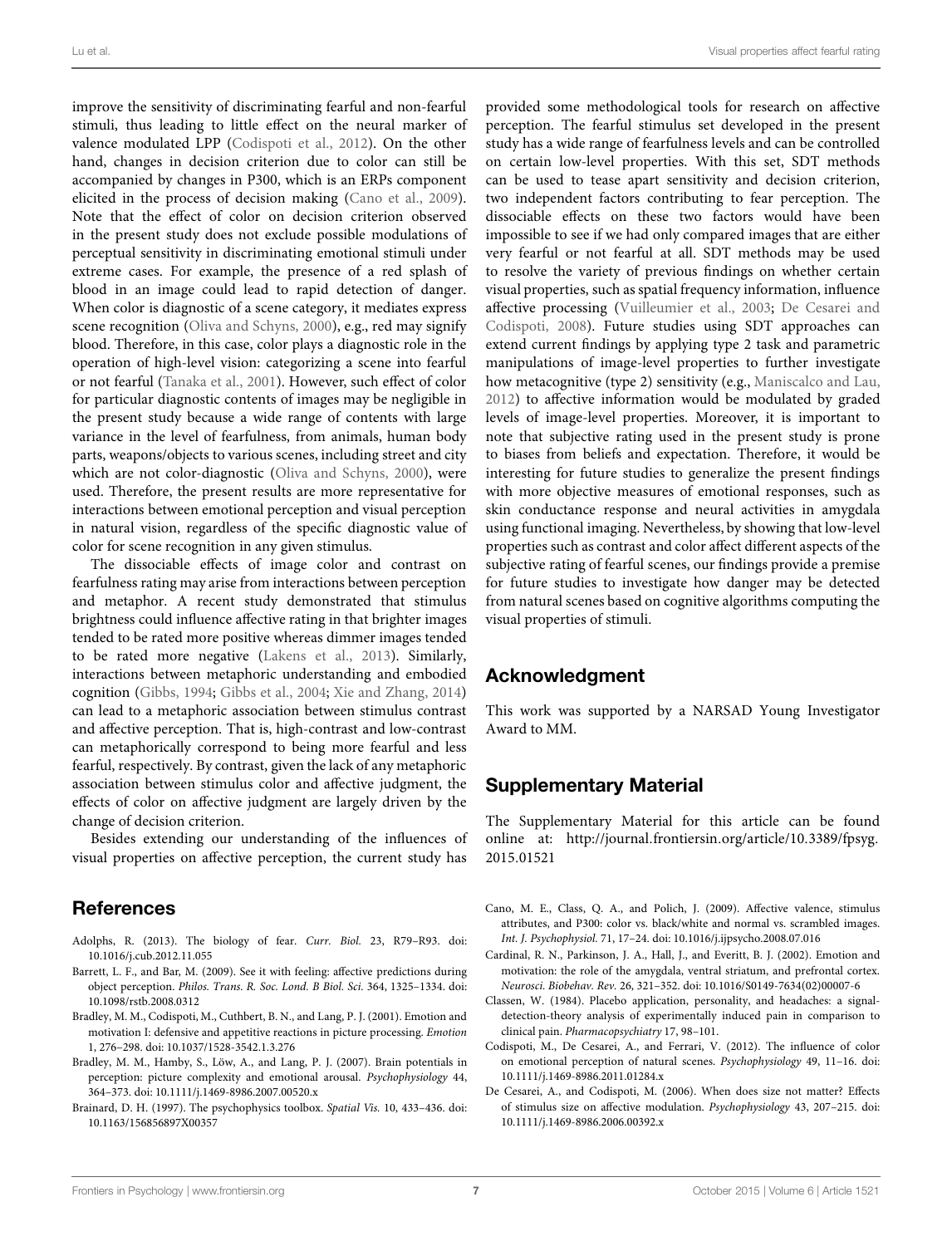- <span id="page-9-7"></span>De Cesarei, A., and Codispoti, M. (2008). Fuzzy picture processing: effects of size reduction and blurring on emotional processing. *Emotion* 8, 352–363. doi: 10.1037/1528-3542.8.3.352
- <span id="page-9-8"></span>De Cesarei, A., and Codispoti, M. (2010). Effects of picture size reduction and blurring on emotional engagement. *PLoS ONE* 5:e13399. doi: 10.1371/journal.pone.0013399
- <span id="page-9-11"></span>De Cesarei, A., and Codispoti, M. (2011a). Affective modulation of the LPP and alpha-ERD during picture viewing. *Psychophysiology* 48, 1397–1404. doi: 10.1111/j.1469-8986.2011.01204.x
- <span id="page-9-12"></span>De Cesarei, A., and Codispoti, M. (2011b). Scene identification and emotional response: which spatial frequencies are critical? *J. Neurosci.* 31, 17052–17057. doi: 10.1523/JNEUROSCI.3745-11.2011
- <span id="page-9-6"></span>De Cesarei, A., and Codispoti, M. (2013). Spatial frequencies and emotional perception. *Rev. Neurosci.* 24, 89–104. doi: 10.1515/revneuro-2012-0053
- <span id="page-9-9"></span>DiCarlo, J. J., and Cox, D. D. (2007). Untangling invariant object recognition. *Trends Cogn. Sci.* 11, 333–341. doi: 10.1016/j.tics.2007.06.010
- <span id="page-9-18"></span>Galvin, S., Podd, J. V., Drga, V., and Whitmore, J. (2003). Type 2 tasks in the theory of signal detectability: discrimination between correct and incorrect decisions. *Psychon. Bull. Rev.* 10, 843–876. doi: 10.3758/BF03196546
- <span id="page-9-29"></span>Gegenfurtner, K. R., and Rieger, J. (2000). Sensory and cognitive contributions of color to the recognition of natural scenes. *Curr. Biol.* 10, 805–808. doi: 10.1016/S0960-9822(00)00563-7
- <span id="page-9-43"></span>Gibbs, R. W. (1994). *The Poetics of Mind: Figurative Thought, Language, and Understanding*. New York, NY: Cambridge University Press.
- <span id="page-9-44"></span>Gibbs, R. W., Costa Lima, P. L., and Francozo, E. (2004). Metaphor is grounded in embodied experience. *J. Pragmat.* 36, 1189–1210. doi: 10.1016/j.pragma. 2003.10.009
- <span id="page-9-39"></span>Gilchrist, A. (2012). "Objective and subjective sides of perception," in *Visual Experience: Sensation, Cognition, and Constancy*, eds G. Hatfield and S. Allred (Oxford, UK: Oxford University Press).
- <span id="page-9-14"></span>Green, D. M., and Swets, J. A. (1966). *Signal Detection Theory and Psychophysics*. New York, NY: John Wiley & Sons.
- <span id="page-9-4"></span>Guilford, T., and Dawkins, M. S. (1991). Receiver psychology and the evolution of animal signals. *Anim. Behav.* 42, 1–14. doi: 10.1016/S0003-3472(05) 80600-1
- <span id="page-9-20"></span>He, Y., Xuan, Y., Chen, W., and Fu, X. (2009). "Subjective image quality assessment: a method based on signal detection theory," in *Proceedings of the 2009 IEEE International Conference on Systems, Man, and Cybernetics*, San Antonio, TX, 4915–4919.
- <span id="page-9-10"></span>Junghofer, M., Bradley, M. M., Elbert, T. R., and Lang, P. J. (2001). Fleeting images: a new look at early emotion discrimination. *Psychophysiology* 38, 175–178. doi: 10.1111/1469-8986.3820175
- <span id="page-9-19"></span>Kanai, R., Walsh, V., and Tseng, C.-H. (2010). Subjective discriminability of invisibility: a framework for distinguishing perceptual and attentional failures of awareness. *Conscious. Cogn.* 19, 1045–1057. doi: 10.1016/j.concog.2010. 06.003
- <span id="page-9-17"></span>Kirwilliam, S. S., and Derbyshire, S. W. G. (2008). Increased bias to report heat or pain following emotional priming of pain-related fear. *Pain* 137, 60–65. doi: 10.1016/j.pain.2007.08.012
- <span id="page-9-36"></span>Kleiner, M., Brainard, D., Pelli, D., Ingling, A., and Murray, R. (2007). What's new in Psychtoolbox-3. *Perception* 36(ECVP Abstract Suppl.), 14.
- <span id="page-9-41"></span>Lakens, D., Fockenberg, D. A., Lemmens, K. P. H., Ham, J., and Midden, C. J. H. (2013). Brightness differences influence the evaluation of affective pictures. *Cogn. Emot.* 27, 1225–1246. doi: 10.1080/02699931.2013.781501
- <span id="page-9-22"></span>Lang, P. J., Bradley, M. M., and Cuthbert, B. N. (2008). *International Affective Picture System (iaps): Affective Ratings of Pictures and Instruction Manual. Technical Report a-8*. Gainesville, FL: University of Florida.
- <span id="page-9-0"></span>Lang, P. J., Bradley, M. M., Cuthbert, B. N., Simons, R. F., and Balaban, M. T. (1997). "Motivated attention: affect, activation, and action," in *Attention and Orienting: Sensory and Motivational Processes*, (Hillsdale, NJ: Lawrence Erlbaum Associates), 97–135.
- <span id="page-9-5"></span>Lebrecht, S., Bar, M., Barrett, L. F., and Tarr, M. J. (2012). Micro-valences: perceiving affective valence in everyday objects. *Front. Psychol.* 3:107. doi: 10.3389/fpsyg.2012.00107
- <span id="page-9-37"></span>Macmillan, N. A., and Creelman, C. D. (1991). *Detection Theory: A User's Guide*. Cambridge: Cambridge University Press.
- <span id="page-9-46"></span>Maniscalco, B., and Lau, H. (2012). Consciousness and cognition. *Conscious. Cogn.* 21, 422–430. doi: 10.1016/j.concog.2011.09.021
- <span id="page-9-26"></span>Mermillod, M., Bonin, P., Mondillon, L., Alleysson, D., and Vermeulen, N. (2010a). Coarse scales are sufficient for efficient categorization of emotional facial expressions: evidence from neural computation. *Neurocomputing* 73, 2522–2531. doi: 10.1016/j.neucom.2010.06.002
- <span id="page-9-40"></span>Mermillod, M., Droit-Volet, S., Devaux, D., Schaefer, A., and Vermeulen, N. (2010b). Are coarse scales sufficient for fast detection of visual threat? *Psychol. Sci.* 21, 1429–1437. doi: 10.1177/0956797610381503
- <span id="page-9-25"></span>Mermillod, M., Vuilleumier, P., Peyrin, C., Alleysson, D., and Marendaz, C. (2009). The importance of low spatial frequency information for recognizing fearful facial expressions. *Conn. Sci.* 21, 75–83. doi: 10.1080/095400908022 13974
- <span id="page-9-38"></span>Myung, I. J. (2003). Tutorial on maximum likelihood estimation. *J. Math. Psychol.* 47, 90–100. doi: 10.1016/S0022-2496(02)00028-7
- <span id="page-9-16"></span>Naliboff, B. D., Cohen, M. J., Schandler, S. L., and Heinrich, R. L. (1981). Signal detection and threshold measures for chronic back pain patients, chronic illness patients, and cohort controls to radiant heat stimuli. *J. Abnorm. Psychol.* 90, 271–274. doi: 10.1037//0021-843X.90.3.271
- <span id="page-9-32"></span>Nummenmaa, L., Hyönä, J., and Calvo, M. G. (2010). Semantic categorization precedes affective evaluation of visual scenes. *J. Exp. Psychol. Gen.* 139, 222–246. doi: 10.1037/a0018858
- <span id="page-9-42"></span>Oliva, A., and Schyns, P. G. (2000). Diagnostic colors mediate scene recognition. *Cogn. Psychol.* 41, 176–210. doi: 10.1006/cogp.1999.0728
- <span id="page-9-28"></span>Pallett, P., and Meng, M. (2013). Contrast-negation differentiates visual pathways underlying dynamic and invariant facial processing. *J. Vis.* 13, 1–18. doi: 10.1167/13.14.13
- <span id="page-9-35"></span>Pelli, D. G. (1997). The VideoToolbox software for visual psychophysics: transforming numbers into movies. *Spat. Vis.* 10, 437–442. doi: 10.1163/15685 6897X00366
- <span id="page-9-2"></span>Phan, K. L., Wager, T., Taylor, S. F., and Liberzon, I. (2002). Functional neuroanatomy of emotion: a meta-analysis of emotion activation studies in PET and fMRI. *NeuroImage* 16, 331–348. doi: 10.1006/nimg.2002.1087
- <span id="page-9-33"></span>Pilarczyk, J., and Kuniecki, M. (2014). Emotional content of an image attracts attention more than visually salient features in various signal-to-noise ratio conditions. *J. Vis.* 14, pii:4. doi: 10.1167/14.12.4
- <span id="page-9-24"></span>Pourtois, G., Thut, G., Grave de Peralta, R., Michel, C., and Vuilleumier, P. (2005). Two electrophysiological stages of spatial orienting towards fearful faces: early temporo-parietal activation preceding gain control in extrastriate visual cortex. *Neuroimage* 26, 149–163. doi: 10.1016/j.neuroimage.2005.01.015
- <span id="page-9-3"></span>Scott-Phillips, T. C. (2008). Defining biological communication. *J. Evol. Biol.* 21, 387–395. doi: 10.1111/j.1420-9101.2007.01497.x
- <span id="page-9-21"></span>Szczepanowski, R., and Pessoa, L. (2007). Fear perception: can objective and subjective awareness measures be dissociated? *J. Vis.* 7:10. doi: 10.1167/7.4.10
- <span id="page-9-30"></span>Tanaka, J., Weiskopf, D., and Williams, P. (2001). The role of color in highlevel vision. *Trends Cogn. Sci.* 5, 211–215. doi: 10.1016/S1364-6613(00)0 1626-0
- <span id="page-9-23"></span>Vuilleumier, P., Armony, J. L., Driver, J., and Dolan, R. J. (2003). Distinct spatial frequency sensitivities for processing faces and emotional expressions. *Nat. Neurosci.* 6, 624–631. doi: 10.1038/nn1057
- <span id="page-9-27"></span>Wandell, B. A. (1995). *Foundations of Vision*. Sunderland, MA: Sinauer Associates, Inc.
- <span id="page-9-13"></span>Weymar, M., Löw, A., Melzig, C. A., and Hamm, A. O. (2009). Enhanced long-term recollection for emotional pictures: evidence from high-density ERPs. *Psychophysiology* 46, 1200–1207. doi: 10.1111/j.1469-8986.2009.00 869.x
- <span id="page-9-1"></span>Whalen, P. J., Rauch, S. L., Etcoff, N. L., McInerney, S. C., Lee, M. B., and Jenike, M. A. (1998). Masked presentations of emotional facial expressions modulate amygdala activity without explicit knowledge. *J. Neurosci.* 18, 411–418.
- <span id="page-9-34"></span>Willenbockel, V., Sadr, J., Fiset, D., Horne, G. O., Gosselin, F., and Tanaka, J. W. (2010). Controlling low-level image properties: the SHINE toolbox. *Behav. Res. Methods* 42, 671–684. doi: 10.3758/BRM.42.3.671
- <span id="page-9-15"></span>Wixted, J. T. (2007). Dual-process theory and signal-detection theory of recognition memory. *Psychol. Rev.* 114, 152–176. doi: 10.1037/0033-295X. 114.1.152
- <span id="page-9-31"></span>Wurm, L. H., Legge, G. E., Isenberg, L. M., and Luebker, A. (2004). Color improves object recognition in normal and low vision. *J. Exp. Psychol. Hum. Percept. Perform.* 19, 899–911.
- <span id="page-9-45"></span>Xie, W., and Zhang, W. (2014). Contributions of cognitive factors in conceptual metaphors. *Metaphor Symb.* 29, 171–184. doi: 10.1080/10926488.2014.924282